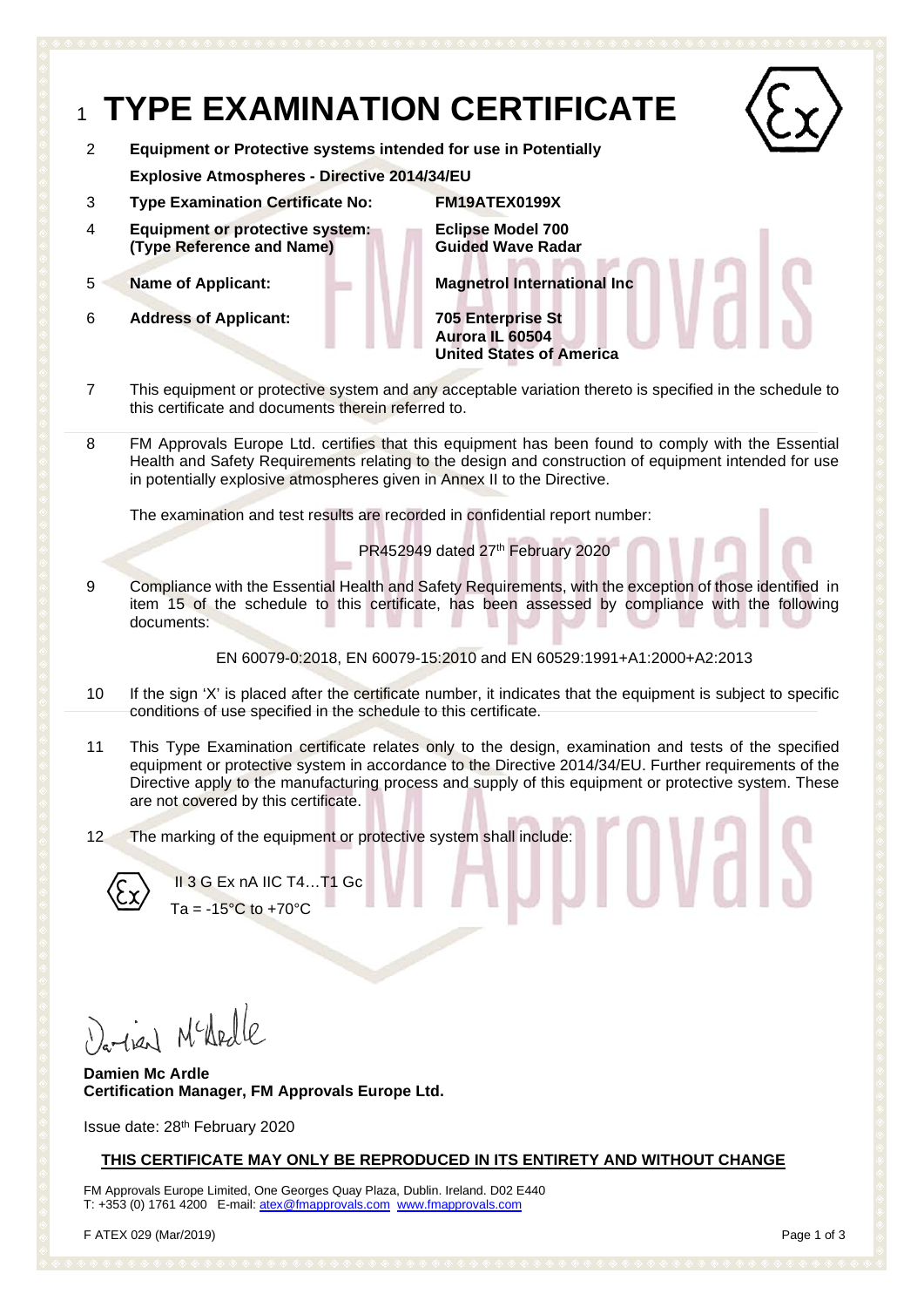



#### to Type Examination Certificate No. FM19ATEX0199X

#### 13 **Description of Equipment or Protective System:**

**General** - The Eclipse Model 700 Guided Wave Radar (MODEL 700 GWR) is a continuous level transmitter, for liquid level control, utilizing guided wave radar (GWR) technology. All signal outputs provide an analog 4-20mA signal with HART digital communication.

**Construction** - The Eclipse Model 700 Guided Wave Radar (MODEL 700 GWR) is housed in a single compartment (die-cast aluminum) enclosure. Power wiring and electronics are all in the same compartment.

**Ratings** - The Eclipse Model 700 Guided Wave Radar (MODEL 700 GWR) operates at 30Vdc with a maximum output of 22.5mA. The transmitters are rated for use in an ambient temperature range of - 15°C to +70°C.

#### *700-51ab-c5d / 7ef-ghjk-lmn-pq-r, Eclipse Guided Wave Radar (GWR) Level Transmitter / Eclipse Level Probe*

Ui < 28.6Vdc, Ii < 140mA, Pi < 1W, Li = 2.7µH, Ci ≤ 4.4nF

- a = Safety Level; 1 or 2
- b = Accessories / Mounting; 0 or A
- $c =$  Classification = C
- $d =$  Conduit; 0 or 1
- e = Measurement; B or D
- f = Probe configuration / Style; 1, F, P or T
- g = Process Connection Size; 1, 2, 3, 4, 5, 6, B, C, D, E or F
- h = Process Connection Type; 1, 2, 3, 4, 5, 6, 7, 8, A, B, C, D, E, F, G, H, J, K, L, M or N
- $j =$  Construction Codes; 0, K, L, M or N
- $k =$  Flange Option; 0, 1, 2 or 3
- l = Material of Construction; A, B, C, F, P, R, S or T
- $m =$  Spacer Material; 0, 1 or 5
- n = O-Ring / Seal Material; 0, 1, 2, 3, 4, 5, 6, 7, 8, A or N
- $p =$  Probe size/Type/Flushing; 0, 1, 2 or 3
- q = Special option; 0 or 1
- $r =$  Probe Length (3 digits max) in:
	- Inches (Measurement System  $c = B$ , Configuration / Style  $d = F$ , P or T).
	- Feet (Measurement System  $c = B$ , Configuration / Style  $d = 1$ ).
	- Centimeters (Measurement System c = D, Configuration / Style d = F, P or T).
	- Meters (Measurement System  $c = D$ , Configuration / Style  $d = 1$ ).

#### 14 **Specific Conditions of Use:**

- 1. The enclosure contains aluminum and is considered to present a potential risk of ignition by impact or friction. Care must be taken during installation and use to prevent impact or friction.
- 2. The risk of electrostatic discharge shall be minimized at installation, following the direction given in the instruction.
- 3. To maintain the T4 temperature code care shall be taken to ensure the enclosure temperature does not exceed 70ºC.

#### 15 **Essential Health and Safety Requirements:**

The relevant EHSRs that have not been addressed by the standards listed in this certificate have been identified and assessed in the confidential report identified in item 8.

#### **THIS CERTIFICATE MAY ONLY BE REPRODUCED IN ITS ENTIRETY AND WITHOUT CHANGE**

FM Approvals Europe Limited, One Georges Quay Plaza, Dublin. Ireland. D02 E440 T: +353 (0) 1761 4200 E-mail: atex@fmapprovals.com www.fmapprovals.com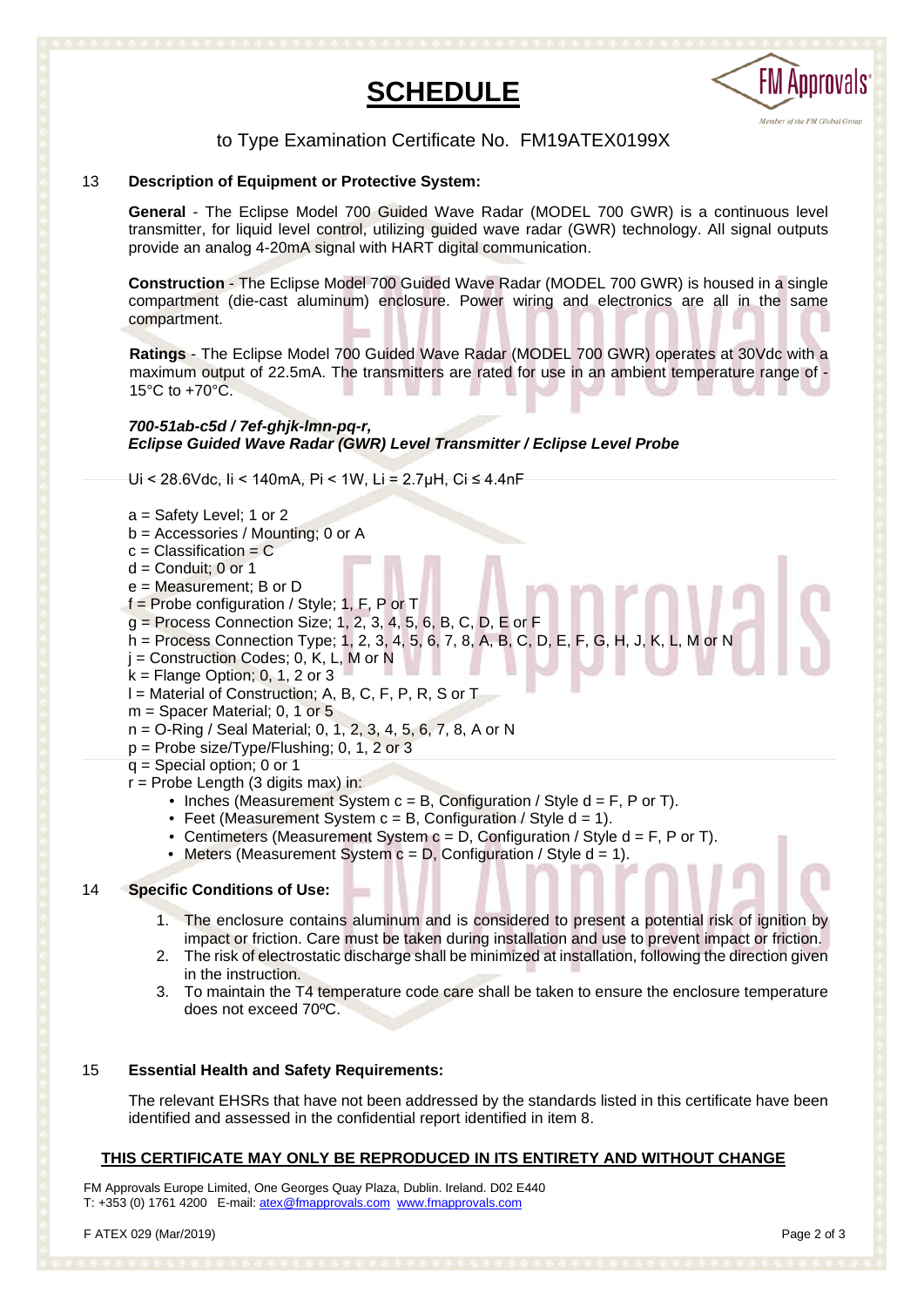



#### to Type Examination Certificate No. FM19ATEX0199X

#### 16 **Test and Assessment Procedure and Conditions:**

This Type Examination Certificate is the result of testing of a sample of the product submitted, in accordance with the provisions of the relevant specific standard(s), and assessment of supporting documentation. It does not imply an assessment of the whole production.

Whilst this certificate may be used in support of a manufacturer's claim for CE Marking, FM Approvals Europe Ltd accepts no responsibility for the compliance of the equipment against all applicable Directives in all applications.

This Certificate has been issued in accordance with FM Approvals Europe Ltd's ATEX Certification Scheme.

#### 17 **Schedule Drawings**

A list of the significant parts of the technical documentation is annexed to this certificate and a copy has been kept by FM Approvals Europe Ltd.

#### 18 **Certificate History**

Details of the supplements to this certificate are described below:

| <b>Date</b>                          | <b>Description</b> |  |
|--------------------------------------|--------------------|--|
| 27th February 2020   Original Issue. |                    |  |

# Approvals

#### **THIS CERTIFICATE MAY ONLY BE REPRODUCED IN ITS ENTIRETY AND WITHOUT CHANGE**

FM Approvals Europe Limited, One Georges Quay Plaza, Dublin. Ireland. D02 E440 T: +353 (0) 1761 4200 E-mail: atex@fmapprovals.com www.fmapprovals.com